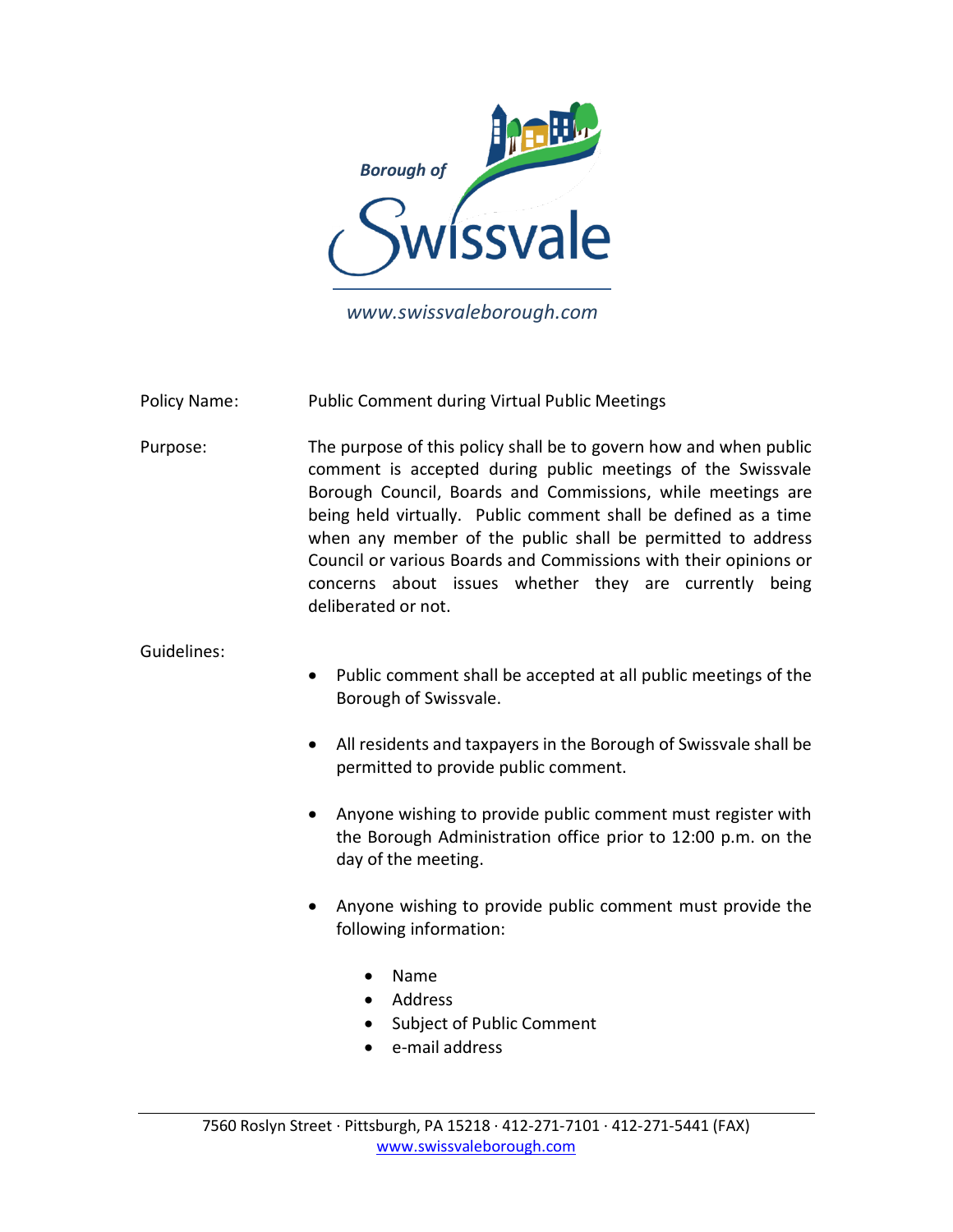- Anyone registered to provide public comment shall be emailed a link to the virtual meeting which will be held via Zoom.
- Anyone registered to provide public comment shall be logged into the meeting at the stated meeting time. No additional public comment will be received after the public comment period ends.
- The Council President shall invite those registered to read their public comment. If a registered commenter is not logged in when they are called upon, the President shall defer to the next registrant. If that person logs on prior to the completion of the public comment period they will be permitted to provide their comment. Once the public comment period is closed there shall be no additional public comment permitted.
- Responses to public comments will be provided only during the agenda items they pertain to and departmental reports. If public comment cannot be addressed during the meeting, the Borough will respond to the commenter through the email address provided within one week.
- All public comments shall be limited to three (3) minutes.
- Commenters shall not be permitted to yield a portion of their time to other commenters.
- When a person is finished with their public comment they shall remove themselves from the meeting and will not be readmitted.
- Exceptions to this policy may be made on a case by case basis where a person desiring to provide public comments does not have access to the appropriate technology to do so.
- Foul or abusive language shall not be tolerated.
- At the discretion of the president, persons offering public comment may be invited to present their commentary to a council committee that is charged with the responsibility for the issue being addressed.